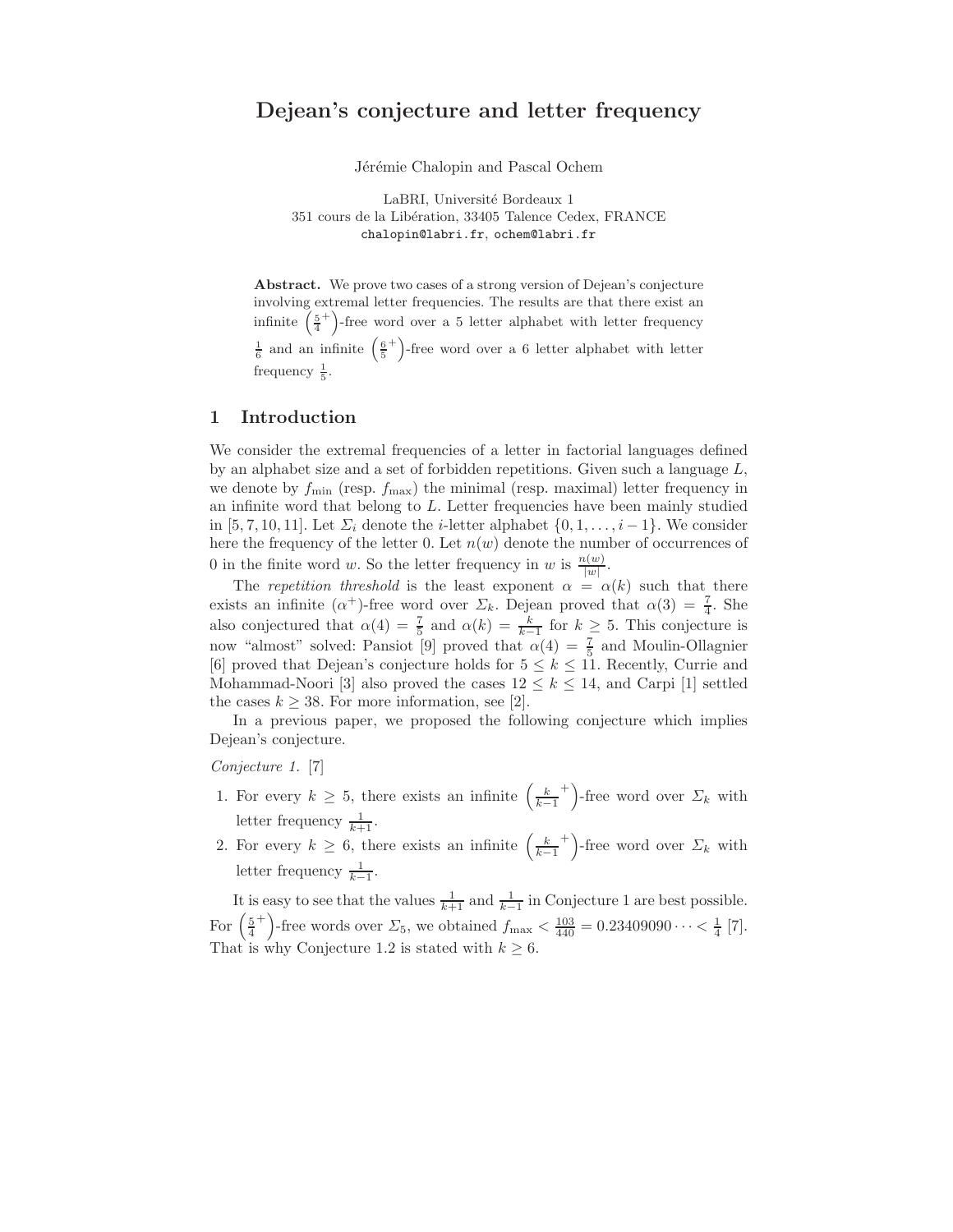In this paper, we prove the first case of each part of Conjecture 1:

#### Theorem 1.

1. There exists an infinite  $\left(\frac{5}{4}\right)$ <sup>+</sup>) -free word over  $\Sigma_5$  with letter frequency  $\frac{1}{6}$ . 2. There exists an infinite  $\left(\frac{6}{5}\right)$ <sup>+</sup>) -free word over  $\Sigma_6$  with letter frequency  $\frac{1}{5}$ .

The C++ sources of the programs and the morphisms used in this paper are available at: http://dept-info.labri.fr/~ochem/morphisms/.

## 2 Structure and encoding

We consider an infinite  $\left(\frac{k}{k-1}\right)$ <sup>+</sup>)-free word w over  $\Sigma_k$  with letter frequency  $\frac{1}{k+1}$ (resp.  $\frac{1}{k-1}$ ). We easily check that 0's in w must be regularly spaced <sup>1</sup>. These words are the catenation of factors of size  $k + 1$  (resp.  $k - 1$ ) of the form  $0\pi_1 \dots \pi_{k-1} \pi_1$ (resp.  $0\pi_1 \ldots \pi_{k-2}$ ), where  $\pi$  is a permutation of the elements  $[1,\ldots,k-1]$ . Let  $\Pi$  denote the set of permutations of  $[1, \ldots, k-1]$ . The word w can thus be encoded by the word  $p \in \Pi^*$  consisting in the catenation of the permutations that correspond to the factors of size  $k + 1$  (resp.  $k - 1$ ) in w.

Let  $p = p_0 p_1 p_2 \ldots$  be the code of w and we suppose that  $p_0$  is the identity. We now encode p by the word  $c = c_0 c_1 c_2 \cdots \in \Pi^*$  such that  $p_{i+1} = c_i(p_i)$ . Notice that whereas any permutation in  $\Pi$  may appear in p, only a small subset  $S \subset \Pi$  of permutation can be used as letters in c. This is because the latter permutations rule the transition between two consecutive factors  $w_i$  and  $w_{i+1}$ in w, and then  $w_i w_{i+1}$  has to be  $\left(\frac{k}{k-1}\right)$  $^{+}$ )-free.

## 3 Sketch of proof of main result

Let us consider the possible transitions for  $\left(\frac{5}{4}\right)$ <sup>+</sup>)-free words over  $\Sigma_5$  with letter frequency  $\frac{1}{6}$ . There are exactly two of them:

- $-012341024312$  correspond to the transition permutation 2431 (noted 0).
- 012341032143 correspond to the transition permutation 3214 (noted 1).

There are also exactly two possible transitions for  $\left(\frac{6}{5}\right)$ <sup>+</sup>)-free words over  $\Sigma_6$ with letter frequency  $\frac{1}{5}$ :

- 0123405132 correspond to the transition permutation 51324 (noted 0).
- 0123405213 correspond to the transition permutation 52134 (noted 1).

In both cases, we have  $|S| = 2$  and we construct a suitable infinite code c as the fixed point of the following binary endomorphisms:

<sup>&</sup>lt;sup>1</sup> Notice that 0's cannot be regularly spaced if the letter frequency is  $\frac{1}{k}$ .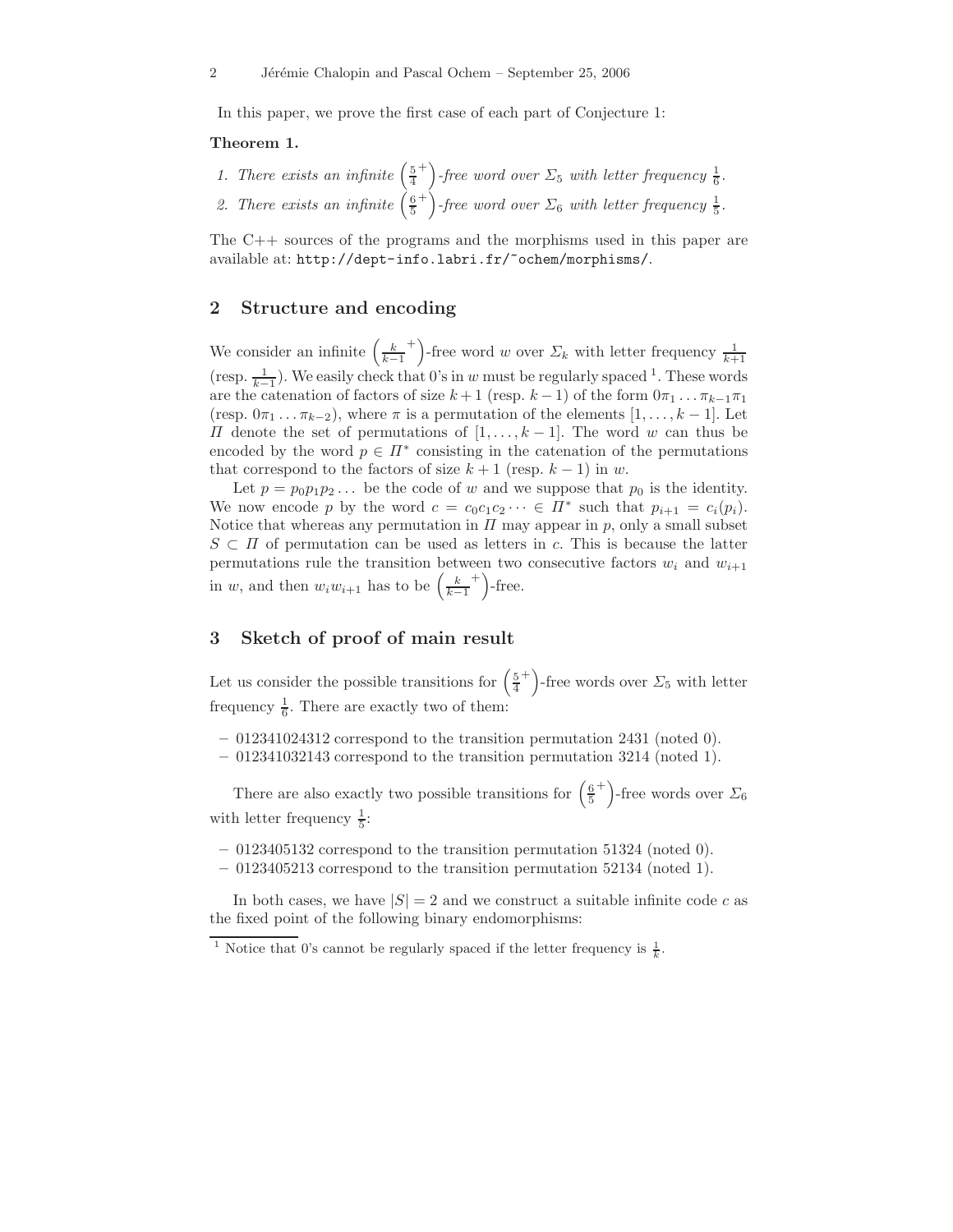– For  $\left(\frac{5}{4}\right)$ <sup>+</sup>)-free words over  $\Sigma_5$  with letter frequency  $\frac{1}{6}$ : 0 7→ 010010010100101001001001010100101001001001010010101001001001010 1 7→ 100101001001010100101001001010100101001001001010010010010100101

\n- For 
$$
\left(\frac{6}{5}^+\right)
$$
-free words over  $\Sigma_6$  with letter frequency  $\frac{1}{5}$ :
\n- 0 → 00100101000111000110100010
\n- 1 → 1000100111000100110100011
\n

These morphisms  $m$  satisfy the following properties:

- 1.  $m$  is  $q$ -uniform.
- 2. *m* is synchronizing, which means that for any  $a, b, c \in \Sigma_2$  and  $s, r \in \Sigma_2^*$ , if  $m(ab) = rm(c)s$ , then either  $r = \varepsilon$  and  $a = c$  or  $s = \varepsilon$  and  $b = c$ .
- 3. for all  $i \in \Sigma_2$ ,  $m(i) = il = fi$ , where the transition corresponding to the factors  $l$  and  $f$  is the identity.

Let  $\Phi$  denote the decoding function. In the case of  $\left(\frac{6}{5}\right)$  $^{+}$ )-free 6-ary words, we thus have  $\Phi(0) = 0123405132, \Phi(1) = 0123405213$  and  $\Phi(c = m^{\omega}(0)) = w$ .

We have checked that for every factor x of c of size at most  $2kq, \Phi(x)$  is  $\left(\frac{k}{k-1}\right)$  $^{+}$ )-free.

Let f be a smallest repetition in w of exponent strictly greater than  $\frac{k}{k-1}$ . This repetition in w implies that there is a repetition  $r = is$  in c whose prefix i is an identity. Since  $|s| \geq 2q$ , s contains a full m-image. So |i| and  $|s|$  are multiples of q because  $m$  is synchronizing. Notice that a conjugate (cyclic shift) of an identity is an identity. By property 3, we can thus assume w.l.o.g that |i| starts at the beginning of an  $m$ -image. Then our repetition is of the form  $r = is = m(i')m(s') = m(i's') = m(r')$ . By property 3, r' is a repetition whose prefix  $i'$  is an identity. Now, since m is a uniform morphism, the exponent of  $r'$ is equal to the exponent r. This is a contradiction because  $\Phi(r')$  is a repetition of exponent strictly greater than  $\frac{k}{k-1}$  which must appear in w and is smaller than  $f$ .

#### 4 Concluding remarks

Theorem 1 shows the existence of two types of infinite words, but it does not prove that there exist exponentially many such words (which is probably true). On the other hand, the growth rate of these words is smaller than those of  $\left(\frac{k}{k-1}\right)$ <sup>+</sup>)-free words. For example, the growth rate of  $\left(\frac{5}{4}\right)$  $^{+}$ )-free 5-ary words is about 1.159 [8], whereas 1.048 is a rough upper bound on the growth rate of  $\frac{5}{4}$ <sup>+</sup>)-free 5-ary words with letter frequency  $\frac{1}{6}$ .